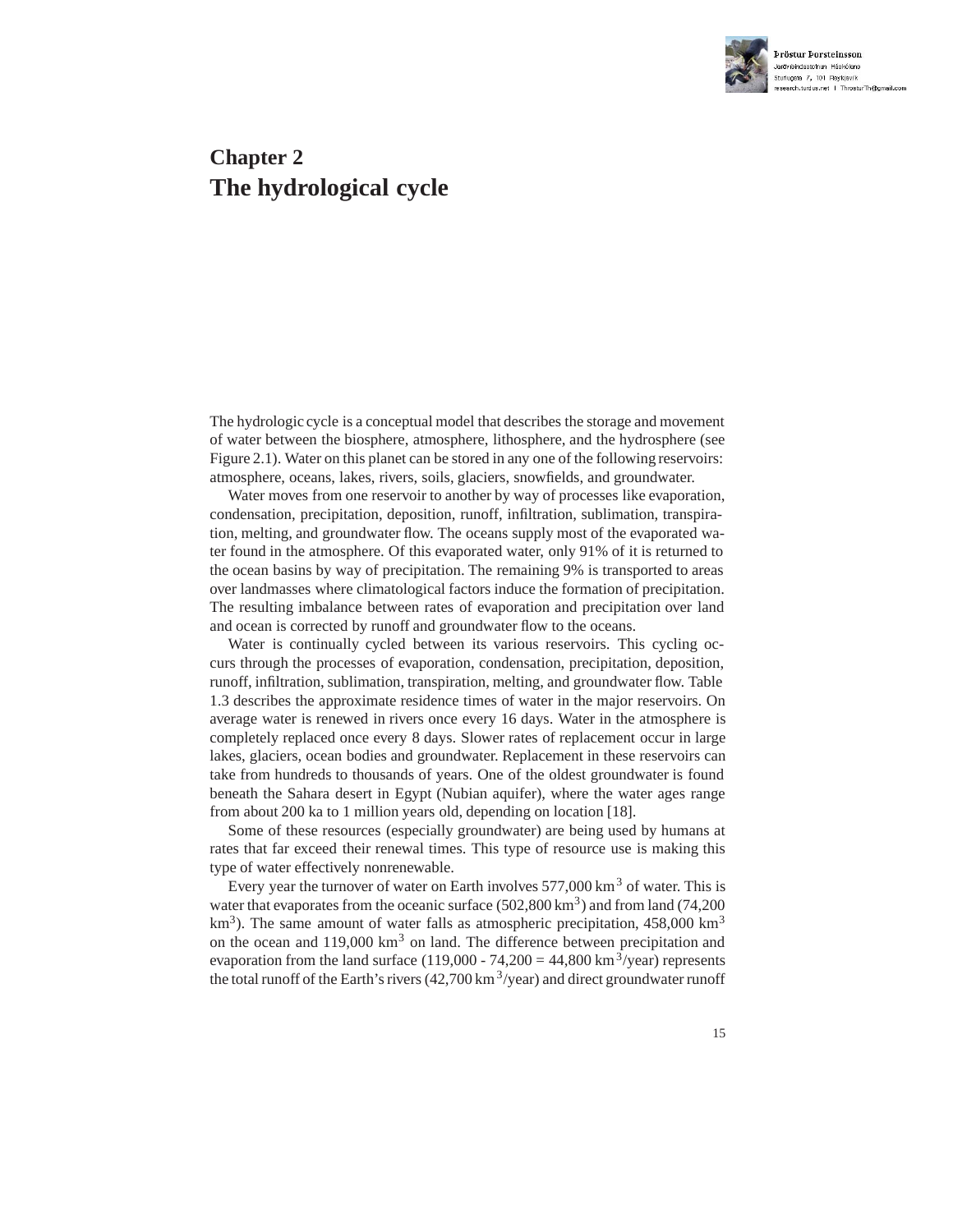16 2 The hydrological cycle

**Fig. 2.1** Schematic of the hydrological cycle.



to the ocean  $(2100 \text{ km}^3/\text{year})$ . These are the principal sources of fresh water to support life necessities and man's economic activities.

The hydrologic cycle is a model of the movement of water through the Earth system. It also is a pathway through which energy is transferred between the surface of the earth and the atmosphere. The unequal distribution of water leaves its imprint on the surface of the earth through the mosaic of biomes and landforms sculpted by the power of moving water and ice. Human survival requires adequate and safe water resources. The future of those resources hinge on our understanding of the delicate balance of water in our earth system.

The water balance is an accounting of the inputs and outputs of water. The water balance of a place, whether it is an agricultural field, region, or continent, can be determined by calculating the input and output of water. The major input of water is from precipitation and output is evapotranspiration. The geographer C. W. Thornthwaite (1899-1963) pioneered the water balance approach to water resource analysis. He and his team used the water-balance methodology to assess water needs for irrigation and other water-related issues.

Water is constantly moving within and above the earth in a cycle called the hydrologic cycle. Not only is the hydrologic cycle a cycle of water, it is a cycle of energy as well. There are six major components of this cycle: evapotranspiration, condensation, precipitation, infiltration, percolation and runoff.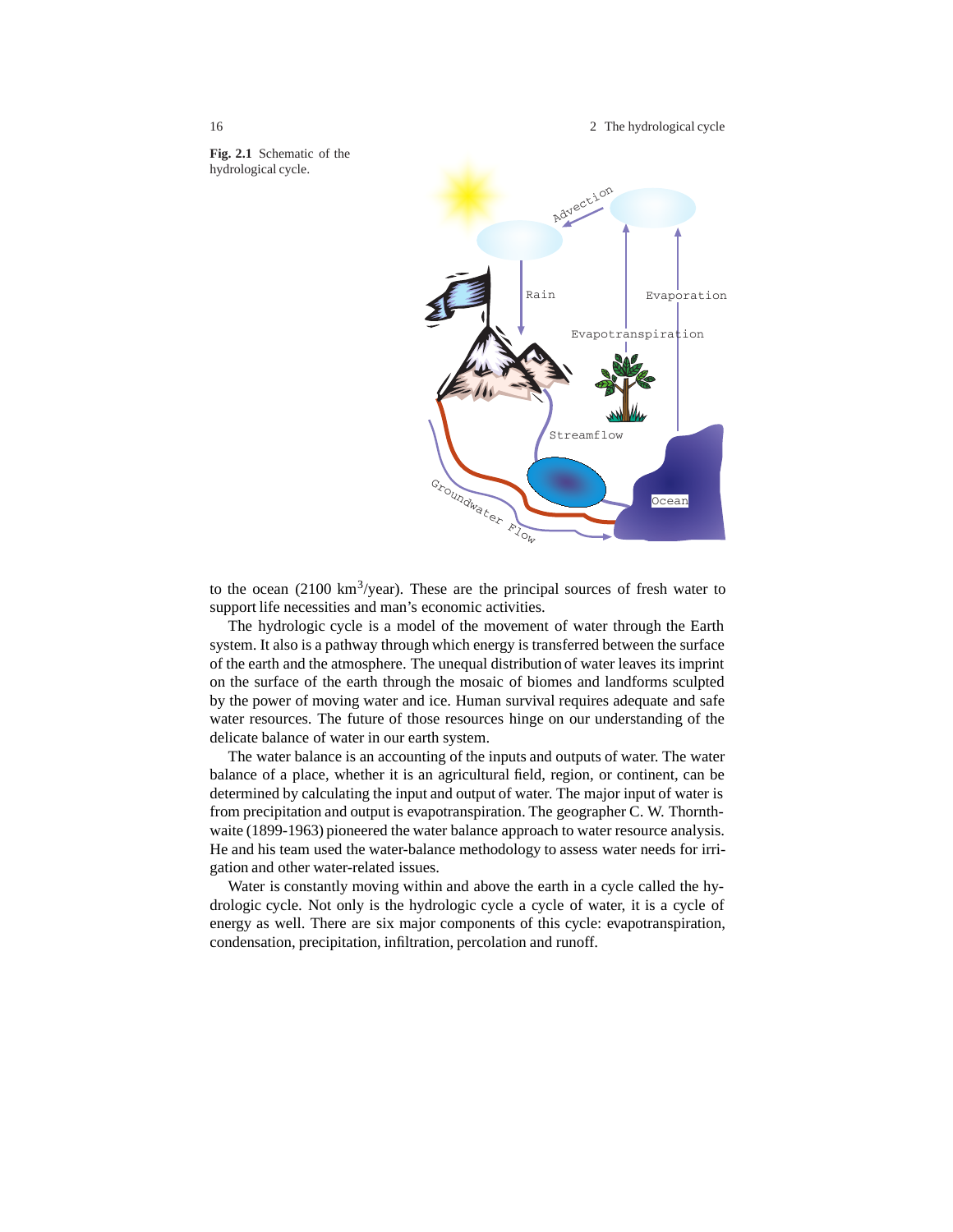#### 2.1 Condensation 17

Nature recycles the earth's water supply through a process known as the water cycle or hydrologic cycle. This cycle operates continuously and receives energy from the sun.

The hydrologic cycle consists of inflows, outflows, and storage. Inflows add water to the different parts of the hydrologic system, while outflows remove water. Storage is the retention of water by parts of the system. Because water movement is cyclical, an inflow for one part of the system is an outflow for another.

Looking at an aquifer as an example, percolation of water into the ground is an inflow to the aquifer. Discharge of ground water from the aquifer to a stream is an outflow (also an inflow for the stream). Over time, if inflows to the aquifer are greater than its outflows, the amount of water stored in the aquifer will increase. Conversely, if the inflows to the aquifer are less than the outflows, the amount of water stored decreases.

Inflows and outflows can occur naturally or result from human activity.

## **2.1 Condensation**

**Definition 2.1.** Condensation is the cooling of water vapor until it becomes a liquid.

As the dew point is reached, water vapor forms tiny visible water droplets. When these droplets form in the sky and other atmospheric conditions are present, clouds will form. As the droplets collide, they merge and form larger droplets and eventually, precipitation will occur.

Condensation generally occurs in the atmosphere when warm air rises, cools and looses its capacity to hold water vapor. As a result, excess water vapor condenses to form cloud droplets. The upward motions that generate clouds can be produced by convection in unstable air, convergence associated with cyclones, lifting of air by fronts and lifting over elevated topography such as mountains.

## *Precipitation*

**Definition 2.2.** The moisture that falls from the atmosphere as rain, snow, sleet, or hail.

Precipitation varies in amount, intensity, and form by season and geographic location. These factors impact whether water will flow into streams or infiltrate into the ground. In most parts of the world, records are kept of snow and rainfall. This allows scientists to determine average rainfall for a location as well as classify rain storms based on duration, intensity and average return period. This information is crucial for crop management as well as the engineering design of water control structures and flood control.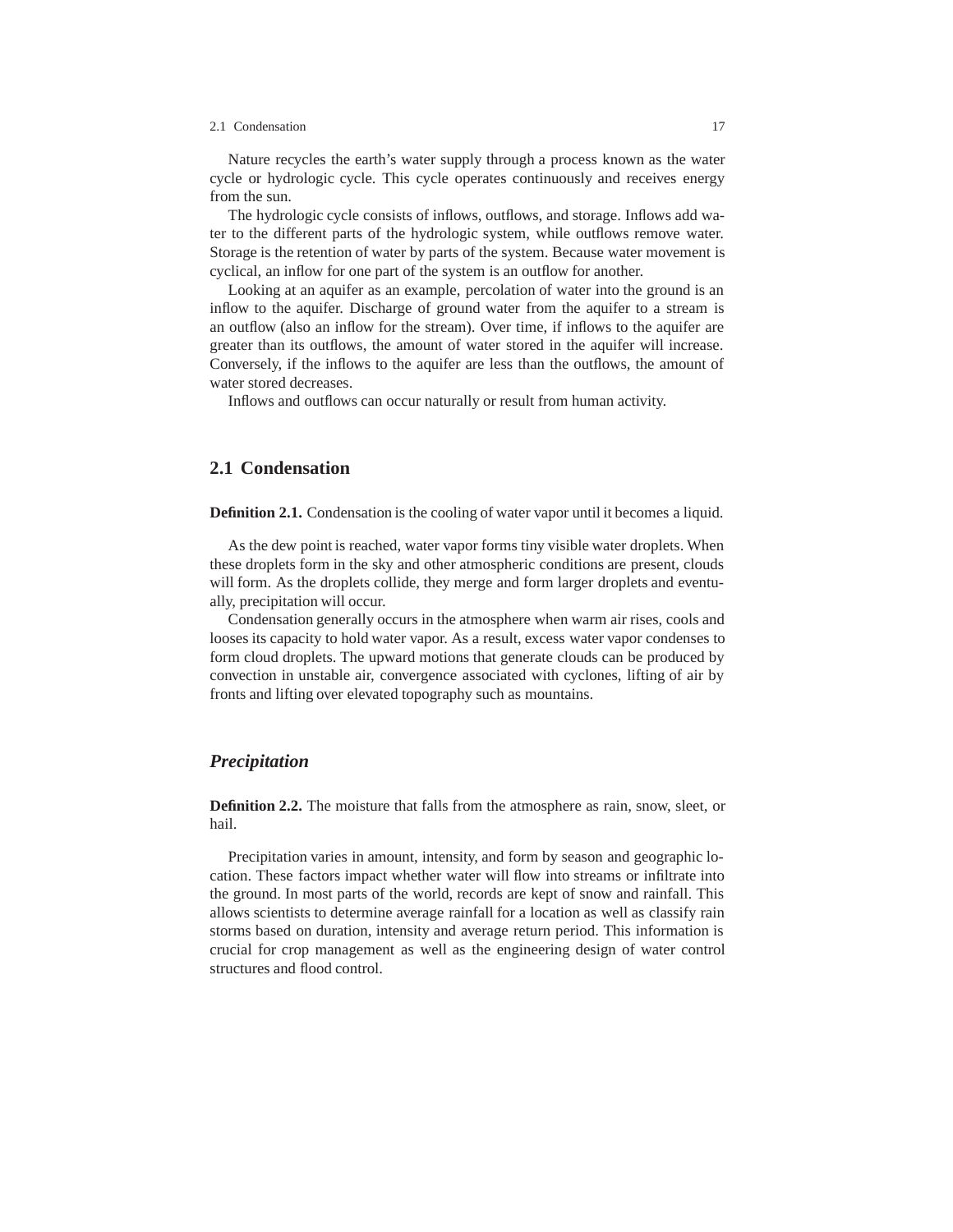The water vapor may condense back into a liquid and in so doing, releases latent heat which is converted into sensible heat that warms the surrounding air. This warming fuels the uplift of air to help promote adiabatic cooling and further condensation. As droplets of water coalesce into larger droplets they attain a size big enough to fall towards the earth's surface as precipitation. Located high in the troposphere they possess a high degree of potential energy that is converted into kinetic energy once they begin to fall toward the surface. Impacting the surface they convert this kinetic energy into work done on the surface (erosion for example). Rather than condensing and precipitating directly back into the ocean, water vapor may be transported to some other location where it condenses and precipitates out.

## **2.2 Evaporation**

**Definition 2.3.** Evaporation is the phase change of liquid water into a vapor.

Evaporation is an important means of transferring energy between the surface and the air above. The energy used to evaporate water is called "latent energy". Latent energy is "locked up" in the water molecule when water undergoes the phase change from a liquid to a gas. Eighty-eight percent of all water entering the atmosphere originates from the ocean between 60 degrees north and 60 degrees south latitude. Most of the water evaporated from the ocean returns directly back to the ocean. Some water is transported over land before it is precipitated out.

The conversion of water from a liquid into a gas. Approximately 80% of all evaporation is from the oceans, with the remaining 20% coming from inland water and vegetation. Winds transport the evaporated water around the globe, influencing the humidity of the air throughout the world.

Most evaporated water exists as a gas outside of clouds and evaporation is more intense in the presence of warmer temperatures. This is shown in the image above, where the strongest evaporation was occurring over the oceans and near the equator (indicated by shades of red and yellow).

## **2.3 Evapotranspiration**

**Definition 2.4.** Evapotranspiration is the combined net effect of evaporation and transpiration.

Evapotranspiration uses a larger portion of precipitation than the other processes associated with the hydrologic cycle.

Evaporation is the process of returning moisture to the atmosphere. Water on any surface, especially the surfaces of mudholes, ponds, streams, rivers, lakes, and oceans, is warmed by the sun's heat until it reaches the point at which water turns into the vapor, or gaseous, form. The water vapor then rises into the atmosphere.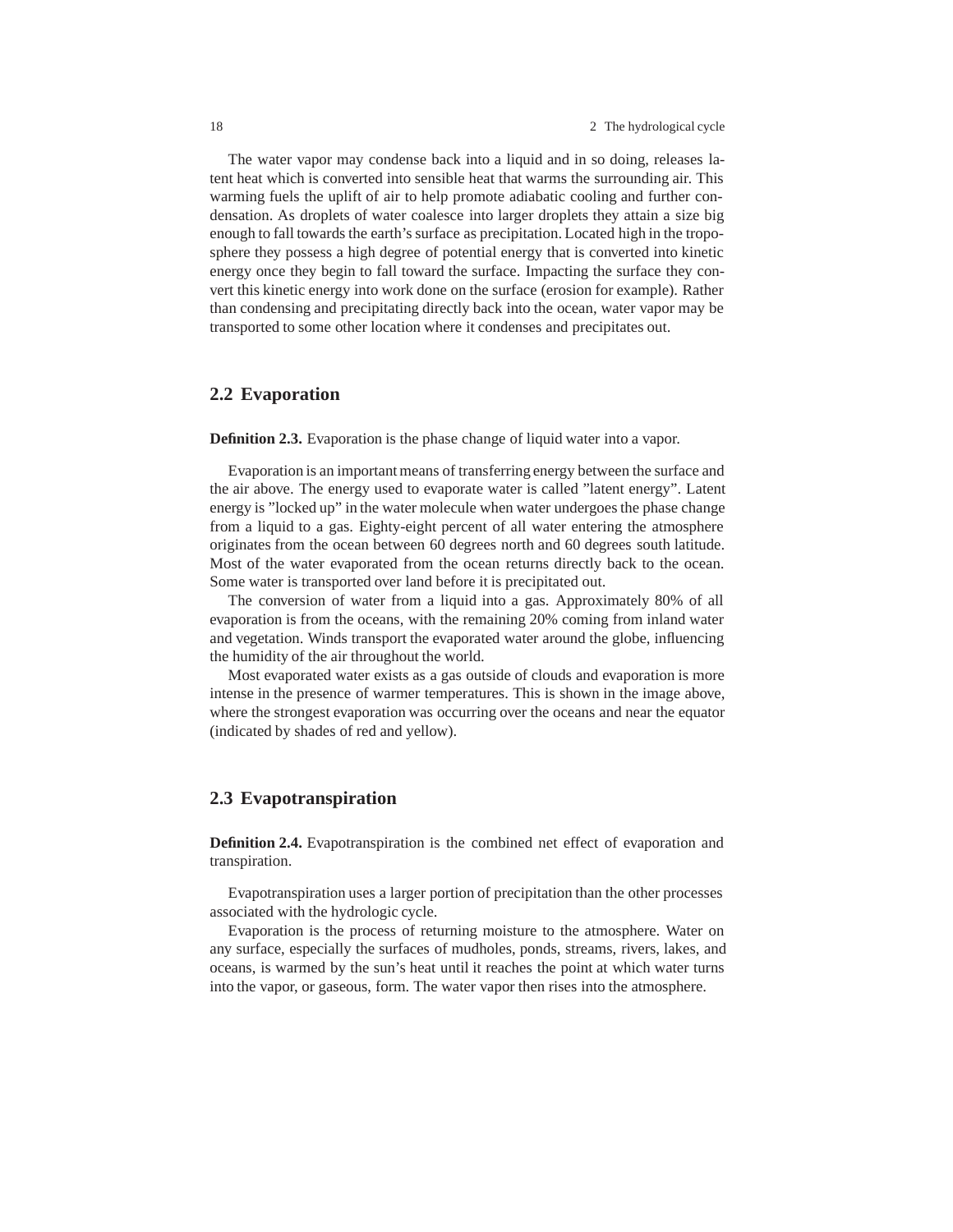#### 2.4 Infiltration and percolation 19

Transpiration is the process by which plants return moisture to the air. Plants take up water through their roots and then lose some of the water through pores in their leaves. As hot air passes over the surface of the leaves, the moisture absorbs the heat and evaporates into the air.

Transpiration is the evaporation of water into the atmosphere from the leaves and stems of plants. Plants absorb soilwater through their roots and this water can originate from deep in the soil. (For example, corn plants have roots that are 2.5 meters deep, while some desert plants have roots that extend 20 meters into the ground). Plants pump the water up from the soil to deliver nutrients to their leaves. This pumping is driven by the evaporation of water through small pores called "stomates", which are found on the undersides of leaves. Transpiration accounts for approximately 10% of all evaporating water.

Evapotranspiration is the combination of water released to the atmosphere by evaporation and transpiration. Actual evapotranspiration is the amount of water delivered to the air from these two processes. Actual evapotranspiration is an output of water that is dependent on moisture available at the surface, temperature and humidity. Think of actual evapotranspiration as water use, that is, water is actually evaporating and transpiring given the environmental conditions of a place. Actual evapotranspiration increases as temperatures increase, so long as there is water to evaporate and for plants to transpire. The amount of evapotranspiration also depends on how much water is available, which depends on the field capacity of soils.

Potential evapotranspiration (PE). Potential evapotranspiration is the amount of water that would be evaporated under an optimal set of conditions, among which is an unlimited supply of water. Think of potential evapotranspiration of water need or demand. In other words, it would be the water demand for evaporation and transpiration given the local environmental conditions. One of the most important factors that determines water demand is solar radiation. As energy input increases the demand for water, especially from plants increases. Regardless if there is, or isn't, any water in the soil, a plant still demands water. If it doesn't have access to water, the plant will likely wither and die.

### **2.4 Infiltration and percolation**

**Definition 2.5.** Infiltration is the entry of water into the soil surface.

Infiltration constitutes the sole source of water to sustain the growth of vegetation and it helps to sustain the ground water supply to wells, springs and streams. The rate of infiltration is influenced by the physical characteristics of the soil, soil cover (i.e. plants), water content of the soil, soil temperature and rainfall intensity. The terms infiltration and percolation are often used interchangeably.

As water reaches the surface in various forms of precipitation, it is intercepted by plants or falls directly to the surface. Precipitation that collects on the leaves or stems of plants is known as interception. The amount of water intercepted by a plant largely depends on plant form. Water is held on the leaf surface until it either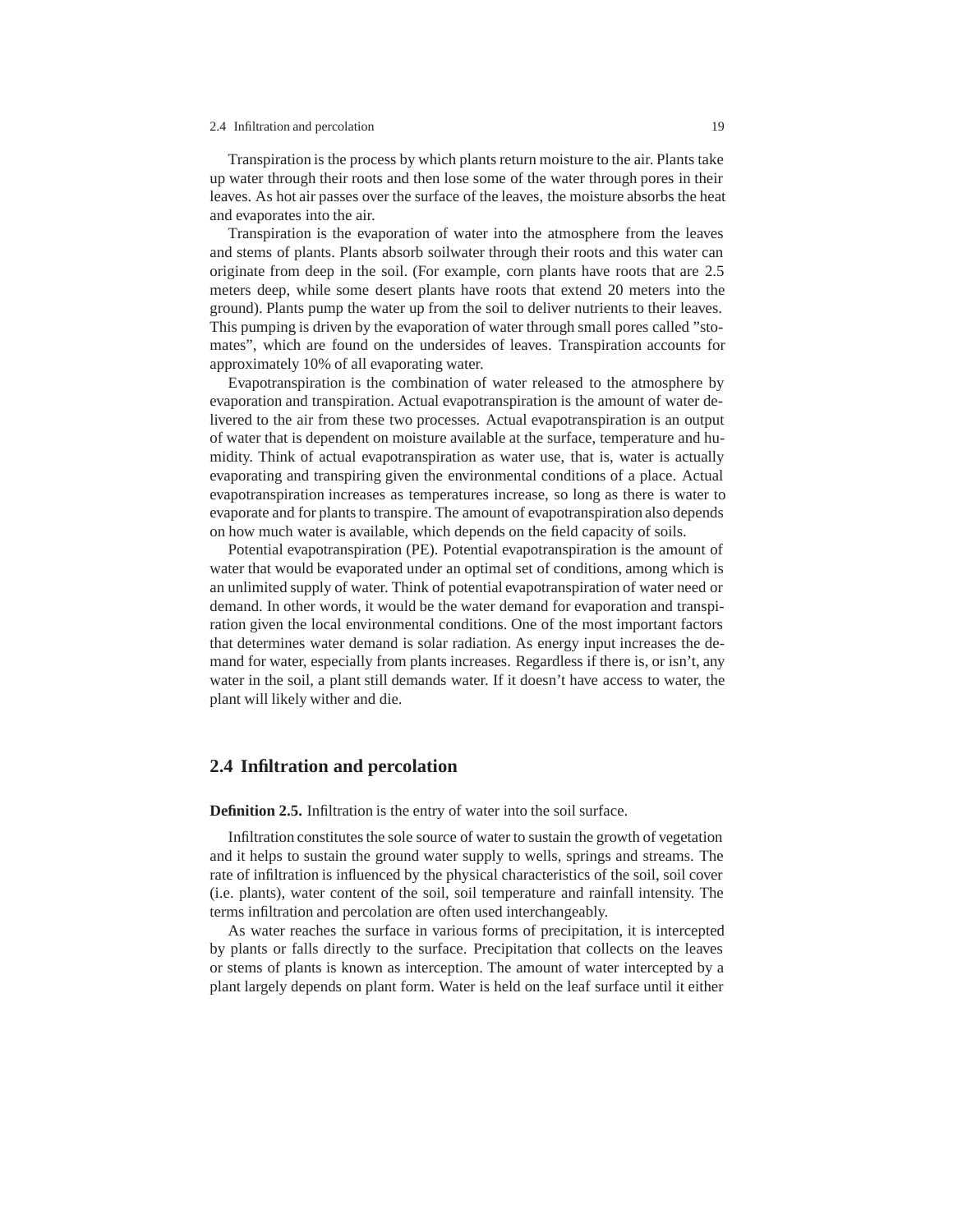drips off as through fall or trickles down the leaf stem finally reaching the ground as stem flow. Interception of falling rain buffers the surface against erosion. Coniferous trees tend to intercept more water than deciduous trees on an annual basis because deciduous trees drop their leaves for a period of time.

Upon reaching the ground, some water infiltrates into the soil, possibly percolating down to the groundwater zone or it may run across the surface as runoff. Infiltration refers to water that penetrates into the surface of soil. Infiltration is controlled by soil texture, soil structure, vegetation and soil moisture status. High infiltration rates occur in dry soils, with infiltration slowing as the soil becomes wet. Coarse textured soils with large well-connected pore spaces tend to have higher infiltration rates than fine textured soils. However, coarse textured soils fill more quickly than fine textured soils due to a smaller amount of total pore space in a unit volume of soil. Runoff is then generated quicker than one might have with a finer textured soil.

Vegetation also affects infiltration, see Figure 2.2. For instance, infiltration is higher for soils under forest vegetation than bare soils. Tree roots loosen and provide conduits through which water can enter the soil. Foliage and surface litter reduce the impact of falling rain keeping soil passages from becoming sealed.



**Fig. 2.2** Droplets of water intercepted by tree leaf (photo: M. Marzot (FAO)).

**Definition 2.6.** Percoloation is the downward movement of water through soil and rock.

Percolation occurs beneath the root zone. Ground water percolates through the soil much as water fills a sponge, and moves from space to space along fractures in rock, through sand and gravel, or through channels in formations such as cavernous limestone. The terms infiltration and percolation are often used interchangeably.

Soil Moisture Storage (ST). Soil moisture storage refers to the amount of water held in the soil at any particular time. The amount of water in the soil depends soil properties like soil texture and organic matter content. The maximum amount of water the soil can hold is called the field capacity. Fine grain soils have large field capacities than coarse grain soils. Thus, more water is available for actual evapotranspiration than fine soils than coarse (sandy), soils. Soil moisture storage falls between 0 and the field capacity.

Change in Soil Moisture Storage (DST). The change in soil moisture storage is the amount of water that is being added to or removed from what is stored. The change in soil moisture storage falls between 0 and the field capacity.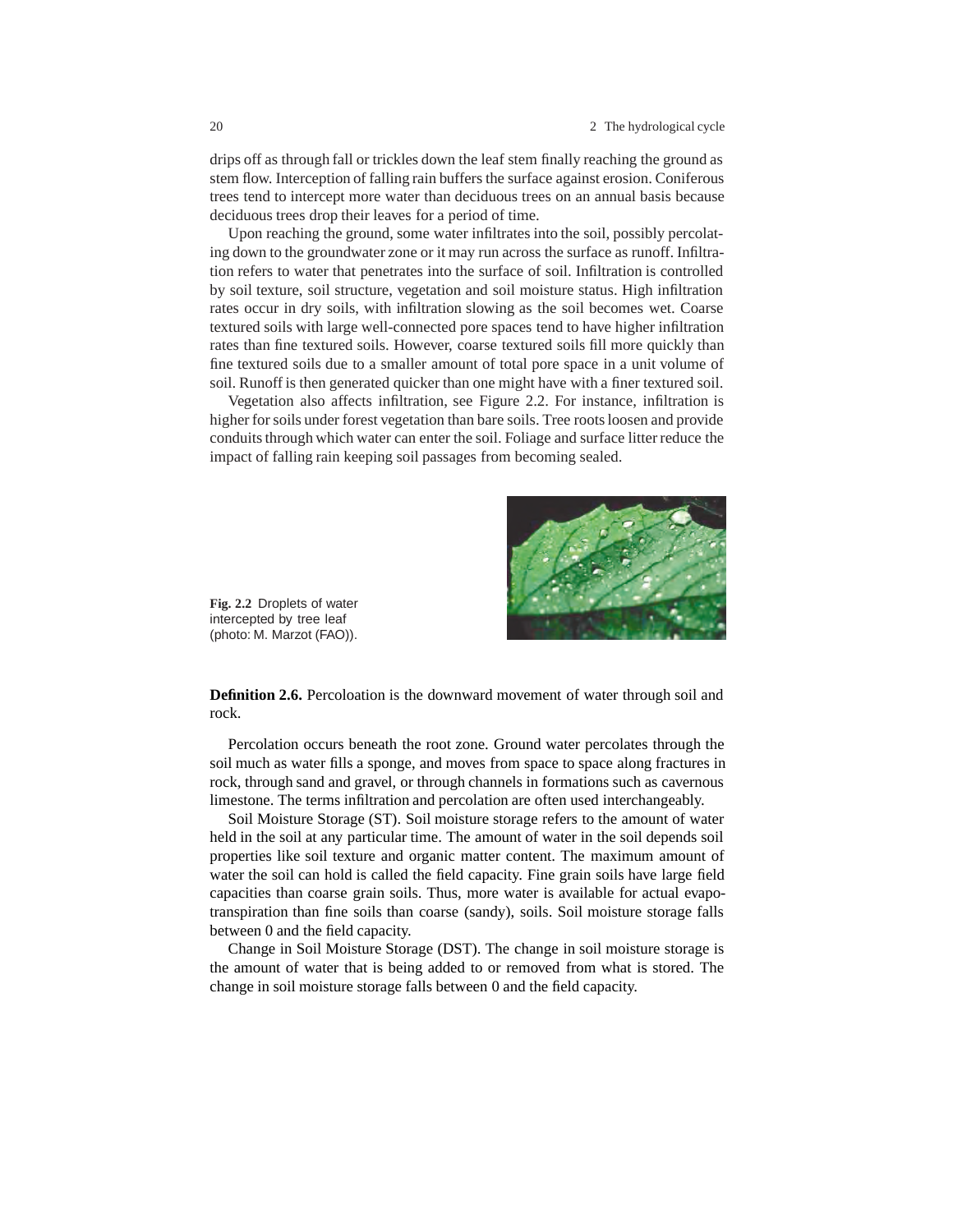#### 2.5 Runoff 21

## **2.5 Runoff**

**Definition 2.7.** Runoff is the movement of water, usually from precipitation, across the earth's surface towards stream channels, lakes, oceans, or depressions or low points on the earth's surface.

The characteristics that affect the rate of runoff include rainfall duration and intensity as well as the ground's slope, soil type and ground cover.

Precipitation may fall directly to the surface or be intercepted by plants, ultimately reaching the ground. Once on the ground, water can infiltrate into the soil or move across the surface as runoff. Surface runoff generally occurs when the rainfall intensity exceeds the rate of infiltration, or if the soil is at its water holding capacity. Infiltration and water holding capacity are both a function of soil texture and structure. Soils composed of high percentages of sand allow water to infiltrate through them quite rapidly because they have large, well-connected pore spaces. Clay soils have low infiltration rates due to their smaller sized pore spaces. However, there is actually a smaller total amount of pore space in a unit volume of coarse, sandy soil than that of soil composed mostly of clay. As a result, sandy soils fill rapidly and generally generate runoff sooner than clay soils.

If the rainfall intensity exceeds the infiltration capacity of the soil, or if the soil has reached its field capacity, surface runoff occurs. Water runs across the surface as either confined or unconfined flow. Unconfined flow moves across the surface in broad sheets of water often creating sheet erosion. Confined flow refers to water confined to channels. Stream flow is a form of confined flow.

Water that runs along the surface may become trapped in depressions and held as depression storage. Here water may either evaporate back into the air, infiltrate into the ground or, spill out of the depression as it fills.

Stream flow is measured in a variety of ways, one of which is stream discharge. Stream discharge is the volume of water passing through a particular cross-section of a stream in a unit of time. Stream discharge is measure in cubic feet per second or cubic meters per second. The "normal" or base flow a stream is provided by seepage of groundwater into the stream channel. This seepage is what keeps perennial flowing streams going all year. When precipitation from a storm occurs, the stream discharge increases as water is added to the stream, either from direct precipitation into the channel or runoff.

Runoff is the movement of landwater to the oceans, chiefly in the form of rivers, lakes, and streams. Runoff consists of precipitation that neither evaporates, transpires nor penetrates the surface to become groundwater. Even the smallest streams are connected to larger rivers that carry billions of gallons of water into oceans worldwide. Excess runoff can lead to flooding, which occurs when there is too much precipitation.